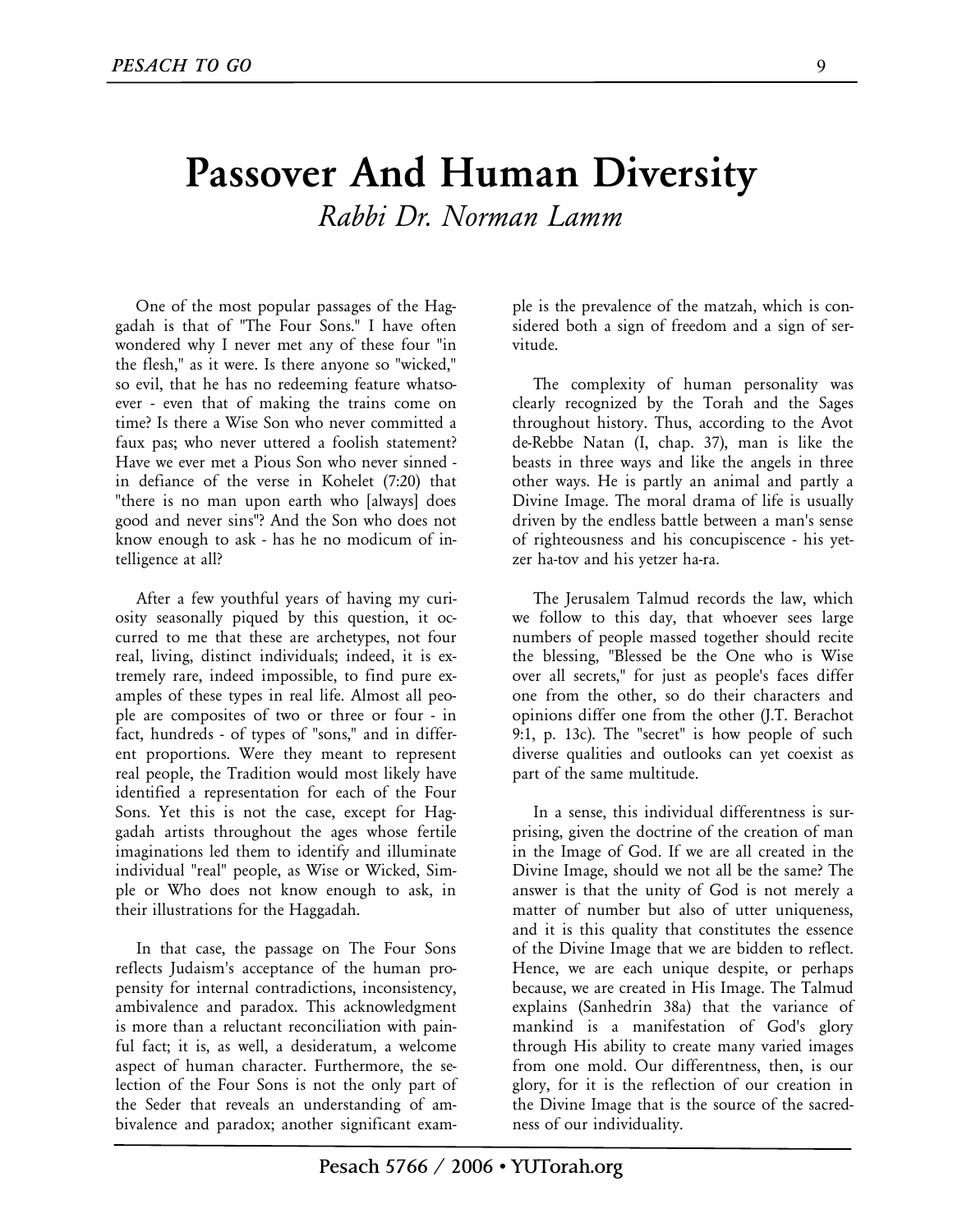Man's rich complexity, a composite that accounts for each human as distinct and different from every other human being, thus has the potential for his noblest achievements - as well as his most disgraceful failures.

 Indeed, there are times that this inconsistency is startling in the boldness of its internal clash, and the psychological and spiritual consequences of such contradictions do not warrant any benevolent interpretation or apology. As the Rabbis taught, a sin "extinguishes" a Mitzvah, (Sotah 21a). Despicable conduct is not excusable by occasional or even frequent acts of goodness.

 A dramatic example of the dangers of such inner dissonance is that of King Solomon. The Biblical Song of Songs, or Shir ha-Shirim, contains one verse (3:11) that disturbed the Rabbis. The verse reads: "Go forth, O daughters of Zion, and gaze upon King Solomon, even upon the crown with which his mother has crowned him on the day of his wedding and the gladness of his heart."

 What is it that so intrigued the Sages? "We reviewed all of Scripture and could find no reference to a crown that Bat-Sheva made for Solomon," declares Rav Chanina bar Yitzchak in Shir ha-Shirim Rabbah 3. But if Scripture provides no details, the eminent commentator Rabbi Moshe Alshech points to the Oral Law, both Talmud (Sanhedrin 70b) and Midrash (Bamidbar Rabbah, 10), which offer them in abundance. According to these sources, "the day of his marriage" refers to the day King Solomon married the pagan daughter of the Egyptian Pharaoh. "The day of the happiness of his heart" refers to the day he dedicated the Holy Temple in Jerusalem.

 What a remarkable - and disturbing - coincidence! The king violates the cardinal prohibition against intermarriage on the very same day that he presides over the culmination of the historic dedication of the Beit ha-Mikdash! To compound matters, the celebration of the wedding far exceeded that of the Temple's dedication, and Solomon overslept while all the people were awaiting him for the Temple service. His mother, upset by the sudden and uncharacteristic transgression by her royal son, punished him and bitterly reproached him with searing words of censure. Here Rabbi Alshech adds that this very harsh rebuke was the "crown" she made for her son! "The day of painful and enforced awareness of his striking inconsistency was the gift his mother bestowed upon him.

 While this account contains much aggadic hyperbole, the lesson is clear: If such glaring and calamitous disjunctiveness and inconstancy of character can afflict the Biblical personality hailed as the "wisest of all men" (see Kings 13:12), how much more so the rest of the human race!

 The catastrophic inconsistency ascribed to King Solomon is shocking because of the dominating and charismatic personality of Solomon as depicted in the Tanach. The Talmud (Sukkah 52a) avers that the greater the man, the greater his yetzer ha-ra - his libidinous capacity and his powerful negative urges. Unfortunately, the type is all too common, a universal affliction, and is not at all restricted to eminences. Consider, for instance, the man who is generous, who helps and is courteous to friends, but is humiliating and abusive to his wife and children. Or the one who prays with great intensity, but has no compunctions about cheating from his employer or deceiving his customers. Or the person who eats kosher, but does not act, talk or sleep kosher. Regretfully, there is no dearth of illustrations of similar outrageous dissonance of character. In many such cases, the culprit possesses elements of each of the Four Sons, perhaps with the Rasha, or Wicked Son, predominating. We are all prone to inconsistency; it is universal and usually benevolent, but no one should quietly accept the kind of clash of attributes that bespeaks a horrendous violation of one's avowed principles. Magnanimity to the synagogue building fund does not excuse intermarriage, as Solomon's mother taught him. Each act stands on its own, and the owner of the fragmented character must wrestle with his spiritually split personality.

 King Solomon wore many great crowns - those of royalty, wisdom, and power - but the most meaningful of all was the crown his mother gave him: her refusal to accept his weakness as incorrigible, his inconsistencies as unsolvable and his self-indulgences as excusable simply because he built the magnificent and Holy Temple in Jerusalem. It was the crown of rebuke by a wise mother to a beloved child whose superior wisdom failed him at the most critical time of his life. Bat-Sheva